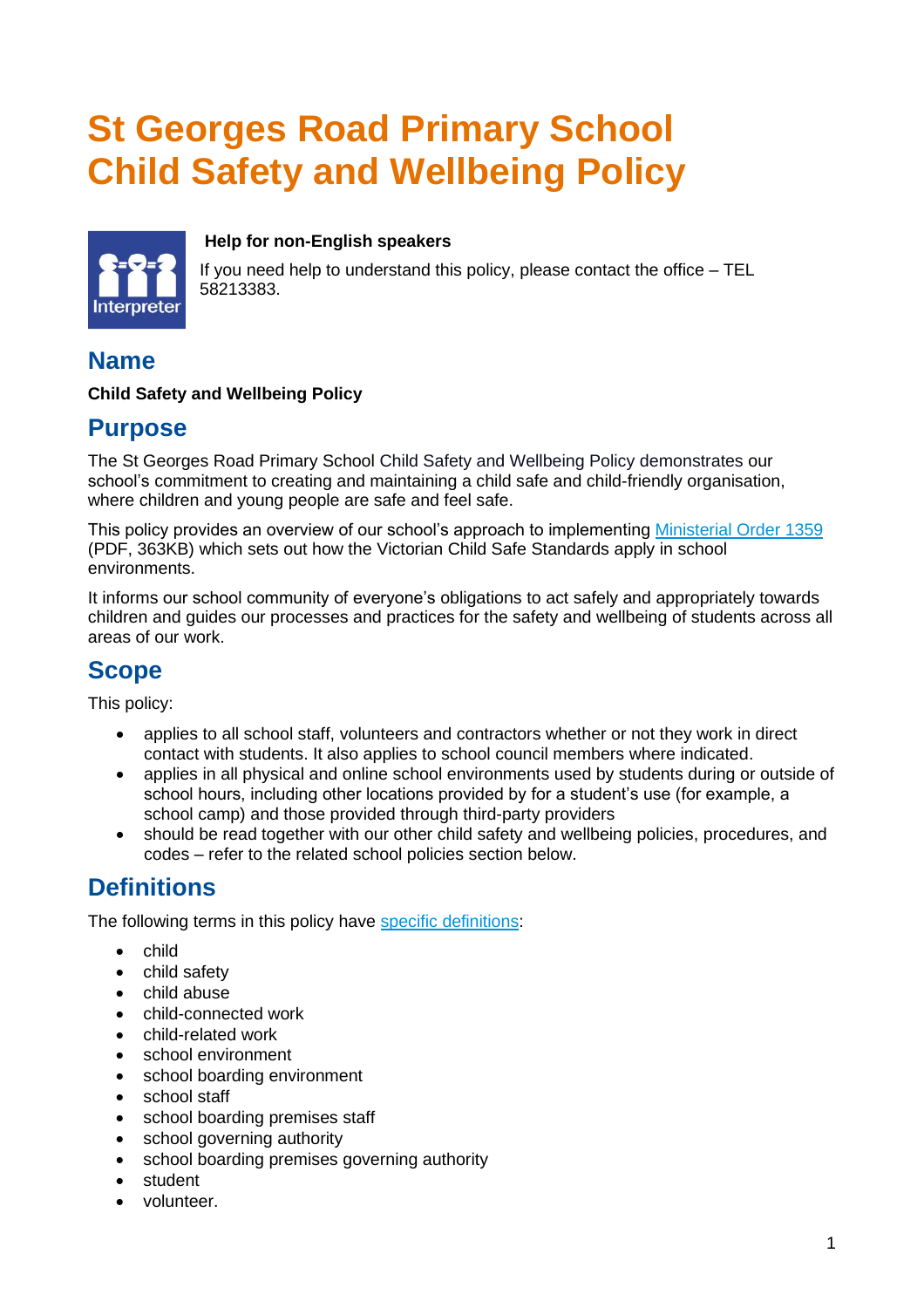# **Statement of commitment to child safety**

St Georges Road Primary School is a child safe organisation which welcomes all children, young people and their families.

We are committed to providing environments where our students are safe and feel safe, where their participation is valued, their views respected, and their voices are heard about decisions that affect their lives. Our child safe policies, strategies and practices are inclusive of the needs of all children and students.

We have no tolerance for child abuse and take proactive steps to identify and manage any risks of harm to students in our school environments.

We promote positive relationships between students and adults and between students and their peers. These relationships are based on trust and respect.

We take proactive steps to identify and manage any risk of harm to students in our school environment. When child safety concerns are raised or identified, we treat these seriously and respond promptly and thoroughly.

Particular attention is given to the child safety needs of Aboriginal students, those from culturally and linguistically diverse backgrounds, international students, students with disabilities, those unable to live at home, children and young people who identify as lesbian, gay, bisexual, trans and gender diverse, intersex and queer (LGBTIQ+) and other students experiencing risk or vulnerability. Inappropriate or harmful behaviour targeting students based on these or other characteristics, such as racism or homophobia, are not tolerated at our school, and any instances identified will be addressed with appropriate consequences.

Child safety is a shared responsibility. Every person involved in our school has an important role in promoting child safety and wellbeing and promptly raising any issues or concerns about a child's safety.

We are committed to regularly reviewing our child safe practices, and seeking input from our students, families, staff, and volunteers to inform our ongoing strategies.

# **Roles and responsibilities**

#### **School leadership team**

Our school leadership team (comprising the principal, assistant principal and Lead Teachers is responsible for ensuring that a strong child safe culture is created and maintained, and that policies and practices are effectively developed and implemented in accordance with Ministerial Order 1359.

Principals and assistant principals will:

- ensure effective child safety and wellbeing governance, policies, procedures, codes and practices are in place and followed
- model a child safe culture that facilitates the active participation of students, families and staff in promoting and improving child safety, cultural safety and wellbeing
- enable inclusive practices where the diverse needs of all students are considered
- reinforce high standards of respectful behaviour between students and adults, and between students
- promote regular open discussion on child safety issues within the school community including at leadership team meetings, staff meetings and school council meetings
- facilitate regular professional learning for staff and volunteers (where appropriate) to build deeper understandings of child safety, cultural safety, student wellbeing and prevention of responding to abuse
- create an environment where child safety complaints and concerns are readily raised, and no one is discouraged from reporting an allegation of child abuse to relevant authorities.

#### **School staff and volunteers**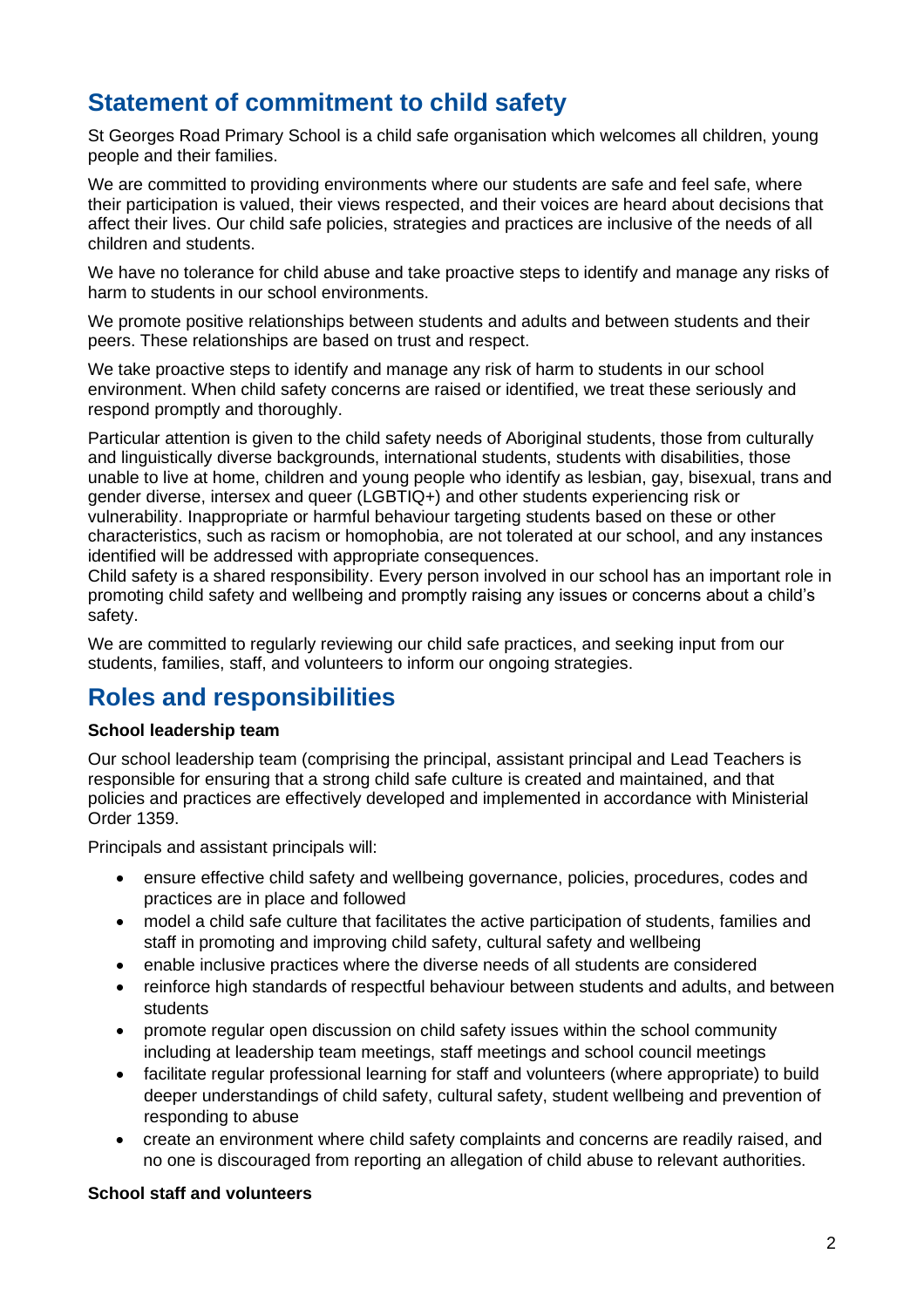All staff and volunteers will:

- participate in child safety and wellbeing induction and training provided by the school or the Department of Education and Training, and always follow the school's child safety and wellbeing policies and procedures
- act in accordance with our Child Safety Code of Conduct
- identify and raise concerns about child safety issues in accordance with our Child Safety Responding and Reporting Obligations Policy and Procedures, including following the [Four](https://www.education.vic.gov.au/school/teachers/health/childprotection/Pages/report.aspx)  [Critical Actions for Schools](https://www.education.vic.gov.au/school/teachers/health/childprotection/Pages/report.aspx)
- ensure students' views are taken seriously and their voices are heard about decisions that affect their lives
- implement inclusive practices that respond to the diverse needs of students.

### **School council**

In performing the functions and powers given to them under the *Education and Training Reform Act 2006*, school council members will:

- champion and promote a child safe culture with the broader school community
- ensure that child safety is a regular agenda item at school council meetings
- undertake annual training on child safety,
- approve updates to, and act in accordance with the Child Safety Code of Conduct to the extent that it applies to school council employees and members
- when hiring school council employees, ensure that selection, supervision, and management practices are child safe

### **Specific staff child safety responsibilities**

St Georges Road Primary School has nominated a child safety officer to support the principal to implement our child safety policies and practices, including staff and volunteer training.

The responsibilities of the child safety champion are outlined at Guidance for child safety [champions.](https://www.vic.gov.au/guidance-child-safety-champions)

Our principal, AP and Lead teacher for engagement and wellbeing and child safety officer are the first point of contact for child safety concerns or queries and for coordinating responses to child safety incidents.

- Our Assistant Principal for EWB is responsible for monitoring the school's compliance with the Child Safety and Wellbeing Policy. Anyone in our school community should approach the AP for EEWB if they have any concerns about the school's compliance with the Child Safety and Wellbeing Policy.
- The Prinicipal is responsible for informing the school community about this policy, and making it publicly available
- Other specific roles and responsibilities are named in other child safety policies and procedures, including the Child Safety Code of Conduct, Child Safety Responding and Reporting Obligations (including Mandatory Reporting) Policy and Procedures, and Child Safety Risk Register.

Our school has also established a Child Safety and Wellbeing Team and a Student Reference Group on child safety. The Child Safety and Wellbeing Team meet regularly to identify and respond to any ongoing matters related to child safety and wellbeing. The Student Reference Group provides an opportunity for students to provide input into school strategies.

Our Risk Management Committee monitors the Child Safety Risk Register.

# **Child Safety Code of Conduct**

Our Child Safety Code of Conduct sets the boundaries and expectations for appropriate behaviours between adults and students. It also clarifies behaviours that are not acceptable in our physical and online environments.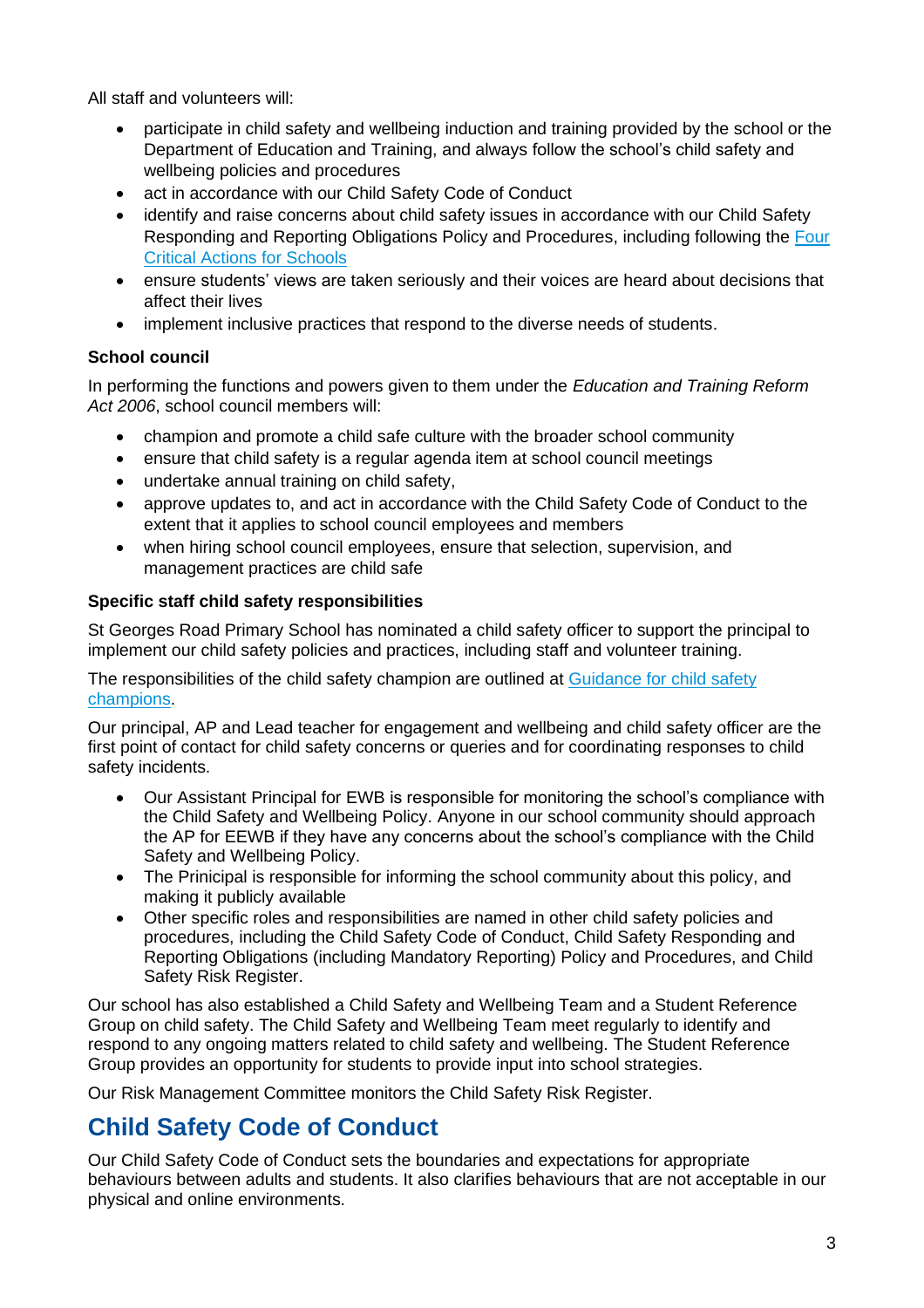We ensure that students also know what is acceptable and what is not acceptable so that they can be clear and confident about what to expect from adults in the school.

The Child Safety Code of Conduct also includes processes to report inappropriate behaviour.

# **Managing risks to child safety and wellbeing**

At our school we identify, assess and manage risks to child safety and wellbeing in our physical and online school environments. These risks are managed through our child safety and wellbeing policies, procedures and practices, and in our activity specific risk registers, such as those we develop for off-site overnight camps, adventure activities and facilities and services we contract through third party providers for student use.

Our Child Safety Risk Register is used to record any identified risks related to child abuse alongside actions in place to manage those risks. Our school leadership team will monitor and evaluate the effectiveness of the actions in the Child Safety Risk Register at least annually.

### **Establishing a culturally safe environment**

At St Georges Road Primary School, we are committed to establishing an inclusive and culturally safe school where the strengths of Aboriginal culture, values and practices are respected.

We think about how every student can have a positive experience in a safe environment. For Aboriginal students, we recognise the link between Aboriginal culture, identity and safety and actively create opportunities for Aboriginal students and the Aboriginal community to have a voice and presence in our school planning, policies, and activities.

We have developed the following strategies to promote cultural safety in our school community:

See our child safe environment policy.

### **Student empowerment**

To support child safety and wellbeing at St Georges Road Primary School we work to create an inclusive and supportive environment that encourages students and families to contribute to our child safety approach and understand their rights and their responsibilities.

Respectful relationships between students are reinforced and we encourage strong friendships and peer support in the school to ensure a sense of belonging through our bespoke social curriculum and, implementing our whole school approach to Respectful Relationships, our student Code of Conduct, our school values.

We inform students of their rights through our whole school social curriculum and approach to Respectful Relationships and give them the skills and confidence to recognise unsafe situations with adults or other students and to speak up and act on concerns relating to themselves or their peers. We ensure our students know who to talk to if they are worried or feeling unsafe and we encourage them to share concerns with a trusted adult at any time.

When the school is gathering information in relation to a complaint about alleged misconduct or abuse of a child, we will listen to the complainant's account and take them seriously, check our understanding of the complaint, support the student and keep them (and their parents and carers, as appropriate) informed about progress.

### **Family engagement**

Our families and the school community have an important role in monitoring and promoting children's safety and wellbeing and helping children to raise any concerns.

To support family engagement, at St Georges Road Primary School we are committed to providing families and community with accessible information about our school's child safe policies and practices and involving them in our approach to child safety and wellbeing.

We will create opportunities for families to have input into the development and review of our child safety policies and practices and encourage them to raise any concerns and ideas for improvement.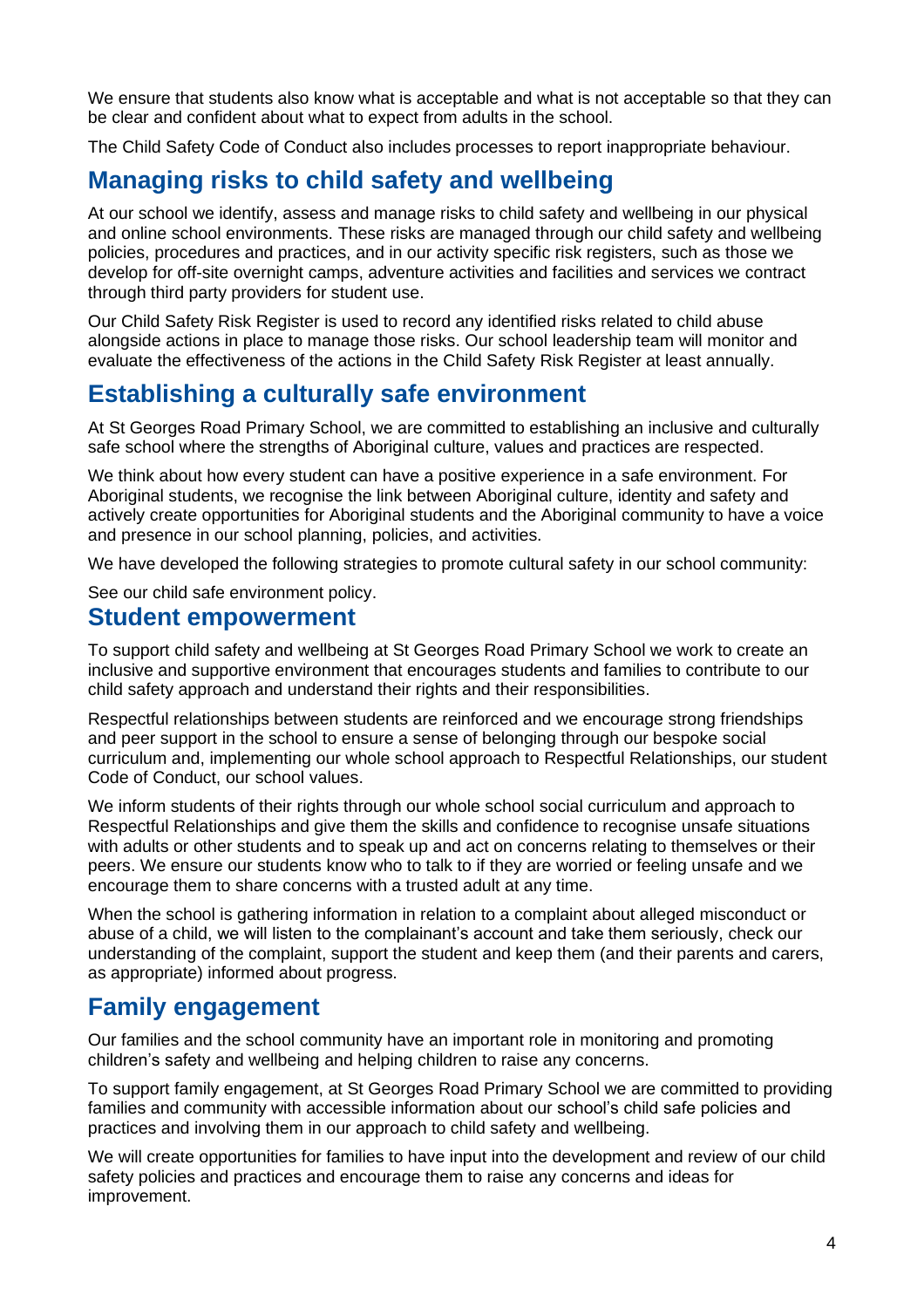We do this by:

- all of our child safety policies and procedures will be available for students and parents at <https://www.stgeorges.vic.edu.au/> and on request at school reception.
- Newsletters will inform families and the school community about any significant updates to our child safety policies or processes, and strategies or initiatives that we are taking to ensure student safety.
- PROTECT Child Safety posters will be displayed across the school

# **Diversity and equity**

As a child safe organisation, we celebrate the rich diversity of our students, families and community and promote respectful environments that are free from discrimination. Our focus is on wellbeing and growth for all.

We recognise that every child has unique skills, strengths and experiences to draw on.

We pay particular attention to individuals and groups of children and young people in our community with additional and specific needs. This includes tailoring our child safety strategies and supports to the needs of:

- Aboriginal children and young people
- children from culturally and linguistically diverse backgrounds
- children and young people with disabilities
- children unable to live at home or impacted by family violence
- international students
- children and young people who identify as LGBTIQ+.

Our Student Wellbeing and Engagement Policy provides more information about the measures we have in place to support diversity and equity.

### **Suitable staff and volunteers**

At St Georges Road Primary School we apply robust child safe recruitment, induction, training, and supervision practices to ensure that all staff, contractors, and volunteers are suitable to work with children.

### **Staff recruitment**

When recruiting staff, we follow the Department of Education and Training's recruitment policies and guidelines, available on the Policy and Advisory Library (PAL) at:

- **[Recruitment in Schools](https://www2.education.vic.gov.au/pal/recruitment-schools/overview)**
- [Suitability for Employment Checks](https://www2.education.vic.gov.au/pal/suitability-employment-checks/overview)
- [School Council Employment](https://www2.education.vic.gov.au/pal/school-council-employment/overview)
- [Contractor OHS Management.](https://www2.education.vic.gov.au/pal/contractor-ohs-management/policy)

When engaging staff to perform child-related work, we:

- sight, verify and record the person's Working with Children clearance or equivalent background check such as a Victorian teaching registration
- collect and record:
	- $\circ$  proof of the person's identity and any professional or other qualifications
	- $\circ$  the person's history of working with children
	- $\circ$  references that address suitability for the job and working with children.
	- o references that address suitability for the job and working with children.

### **Staff induction**

All newly appointed staff will be expected to participate in our child safety and wellbeing induction program. The program will include a focus on: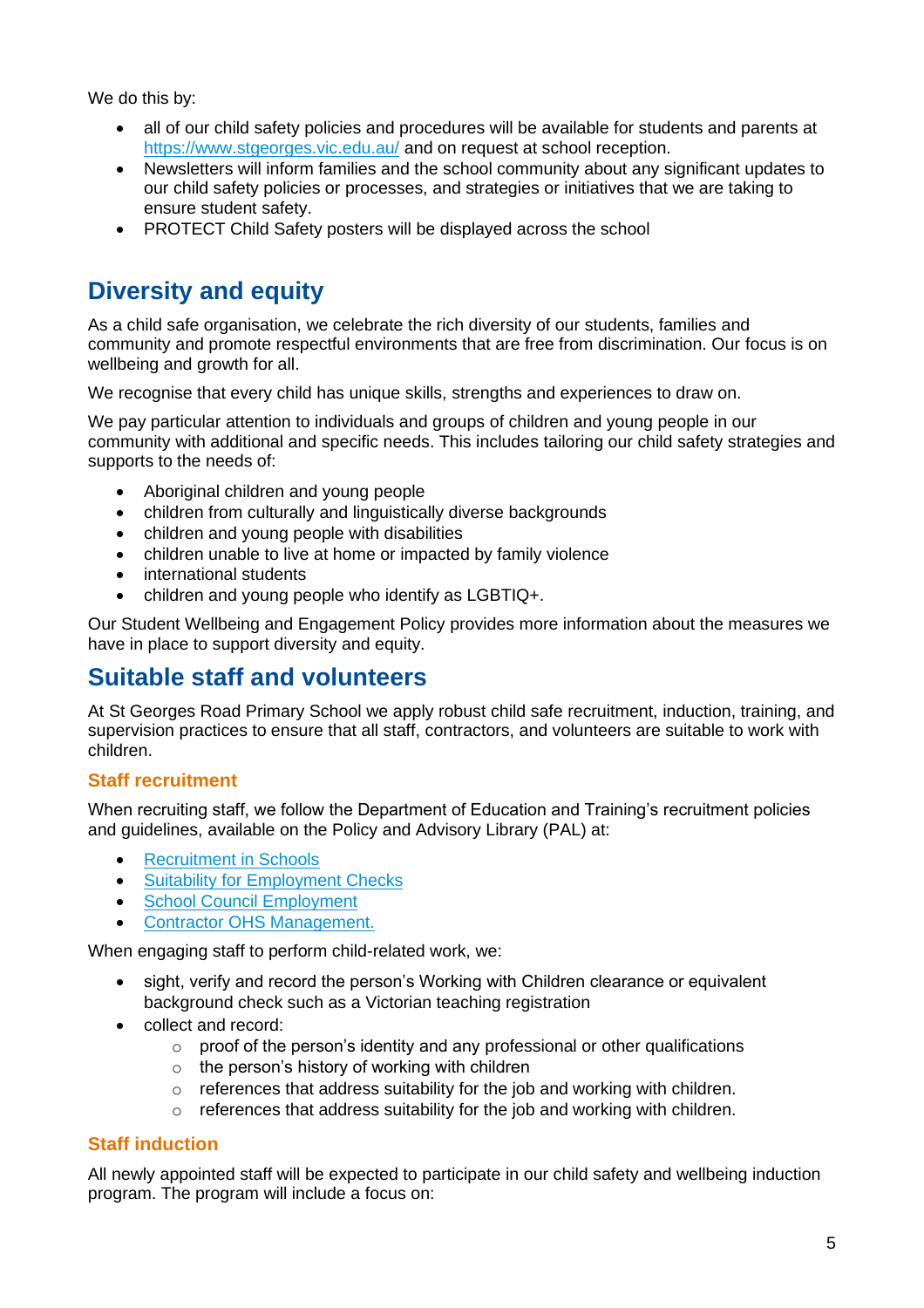- the Child Safety and Wellbeing Policy (this document)
- the Child Safety Code of Conduct
- the Child Safety Responding and Reporting Obligations (including Mandatory Reporting) Policy and Procedures and
- any other child safety and wellbeing information that school leadership considers appropriate to the nature of the role.

### **Ongoing supervision and management of staff**

All staff engaged in child-connected work will be supervised appropriately to ensure that their behaviour towards children is safe and appropriate.

Staff will be monitored and assessed to ensure their continuing suitability for child-connected work. This will be done through regular performance reviews.

Inappropriate behaviour towards children and young people will be managed swiftly and in accordance with our school and department policies and our legal obligations. Child safety and wellbeing will be paramount.

### **Suitability of volunteers**

All volunteers are required to comply with our Volunteers Policy, which describes how we assess the suitability of prospective volunteers and outlines expectations in relation to child safety and wellbeing induction and training, and supervision and management.

# **Child safety knowledge, skills and awareness**

Ongoing training and education are essential to ensuring that staff understand their roles and responsibilities and develop their capacity to effectively address child safety and wellbeing matters.

In addition to the child safety and wellbeing induction, our staff will participate in a range of training and professional learning to equip them with the skills and knowledge necessary to maintain a child safe environment.

Staff child safety and wellbeing training will be delivered at least annually and will include guidance on:

- our school's child safety and wellbeing policies, procedures, codes, and practices
- completing the Protecting Children [Mandatory Reporting and Other](http://elearn.com.au/det/protectingchildren/) Legal Obligations online module annually
- recognising indicators of child harm including harm caused by other children and students
- responding effectively to issues of child safety and wellbeing and supporting colleagues who disclose harm
- how to build culturally safe environments for children and students
- information sharing and recordkeeping obligations
- how to identify and mitigate child safety and wellbeing risks in the school environment.

Other professional learning and training on child safety and wellbeing, for example, training for our volunteers, will be tailored to specific roles and responsibilities and any identified or emerging needs or issues.

### **School council training and education**

To ensure our school council is equipped with the knowledge required to make decisions in the best interests of student safety and wellbeing, and to identify and mitigate child safety and wellbeing risks in our school environment, the council is trained at least annually. Training includes guidance on:

- individual and collective obligations and responsibilities for implementing the Child Safe Standards and managing the risk of child abuse
- child safety and wellbeing risks in our school environment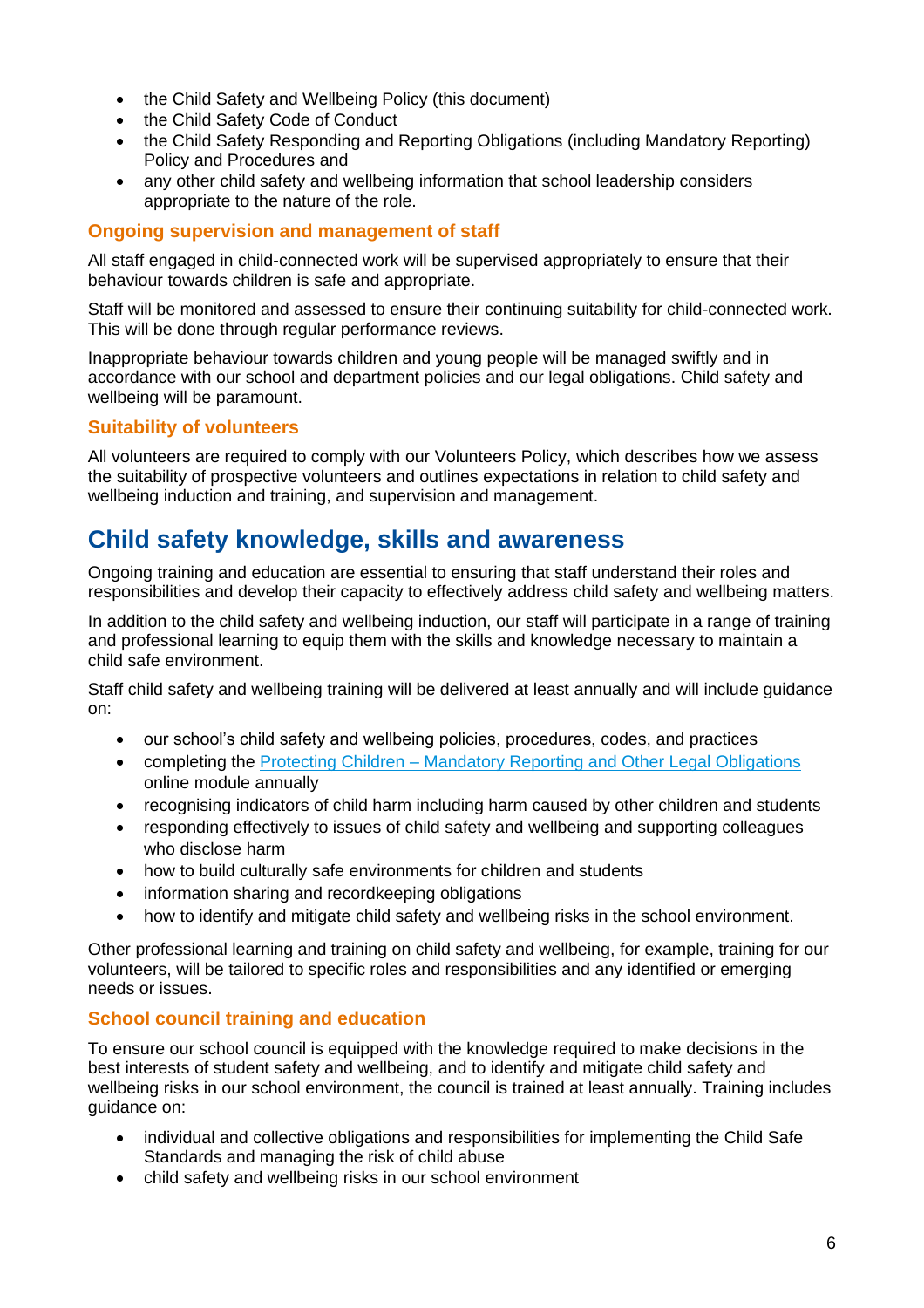• St Georges Road Primary School child safety and wellbeing policies, procedures, codes and practices

# **Complaints and reporting processes**

St Georges Road Primary School fosters a culture that encourages staff, volunteers, students, parents, and the school community to raise concerns and complaints. This makes it more difficult for breaches of the code of conduct, misconduct or abuse to occur and remain hidden.

We have clear pathways for raising complaints and concerns and responding and this is documented in our school's Complaint Policy. The Complaints Policy can be found at https://www.stgeorges.vic.edu.au/.

If there is an incident, disclosure, allegation or suspicion of child abuse, all staff and volunteers (including school council employees) must follow our Child Safety Responding and Reporting Obligations Policy and Procedures https://www.stgeorges.vic.edu.au/

Our policy and procedures address complaints and concerns of child abuse made by or in relation to a child or student, school staff, volunteers, contractors, service providers, visitors or any other person while connected to the school.

As soon as any immediate health and safety concerns are addressed, and relevant school staff have been informed, we will ensure our school follows:

- the [Four Critical Actions](https://www.education.vic.gov.au/Documents/about/programs/health/protect/FourCriticalActions_ChildAbuse.pdf) for complaints and concerns relating to adult behaviour towards a child
- the Four Critical [Actions: Student Sexual Offending](https://www.education.vic.gov.au/school/teachers/health/childprotection/Pages/stusexual.aspx) for complaints and concerns relating to student sexual offending

Our Student Wellbeing and Engagement Policy (https://www.stgeorges.vic.edu.au/) and Bullying Prevention Policy https://www.stgeorges.vic.edu.au/cover complaints and concerns relating to student physical violence or other harmful behaviours.

# **Communications**

St Georges Road Primary School is committed to communicating our child safety strategies to the school community through:

- ensuring that key child safety and wellbeing policies are available on our website including the Child Safety and Wellbeing Policy (this document), Child Safety Code of Conduct, and the Child Safety Responding and Reporting Obligations (including Mandatory Reporting) Policy and Procedure
- displaying PROTECT around the school
- updates in our school newsletter or via COMPASS Newsfeed
- ensuring that child safety is a regular agenda item at school leadership meetings, staff meetings and school council meetings.

# **Privacy and information sharing**

St Georges Road Primary collects, uses, and discloses information about children and their families in accordance with Victorian privacy laws, and other relevant laws. For information on how our school collects, uses and discloses information refer to: [Schools' Privacy Policy.](https://www.education.vic.gov.au/Pages/schoolsprivacypolicy.aspx)

# **Records management**

We acknowledge that good records management practices are a critical element of child safety and wellbeing and manage our records in accordance with the Department of Education and Training's policy: [Records Management –](https://www2.education.vic.gov.au/pal/records-management/policy) School Records

# **Review of child safety practices**

At St Georges Road Primary, we have established processes for the review and ongoing improvement of our child safe policies, procedures, and practices.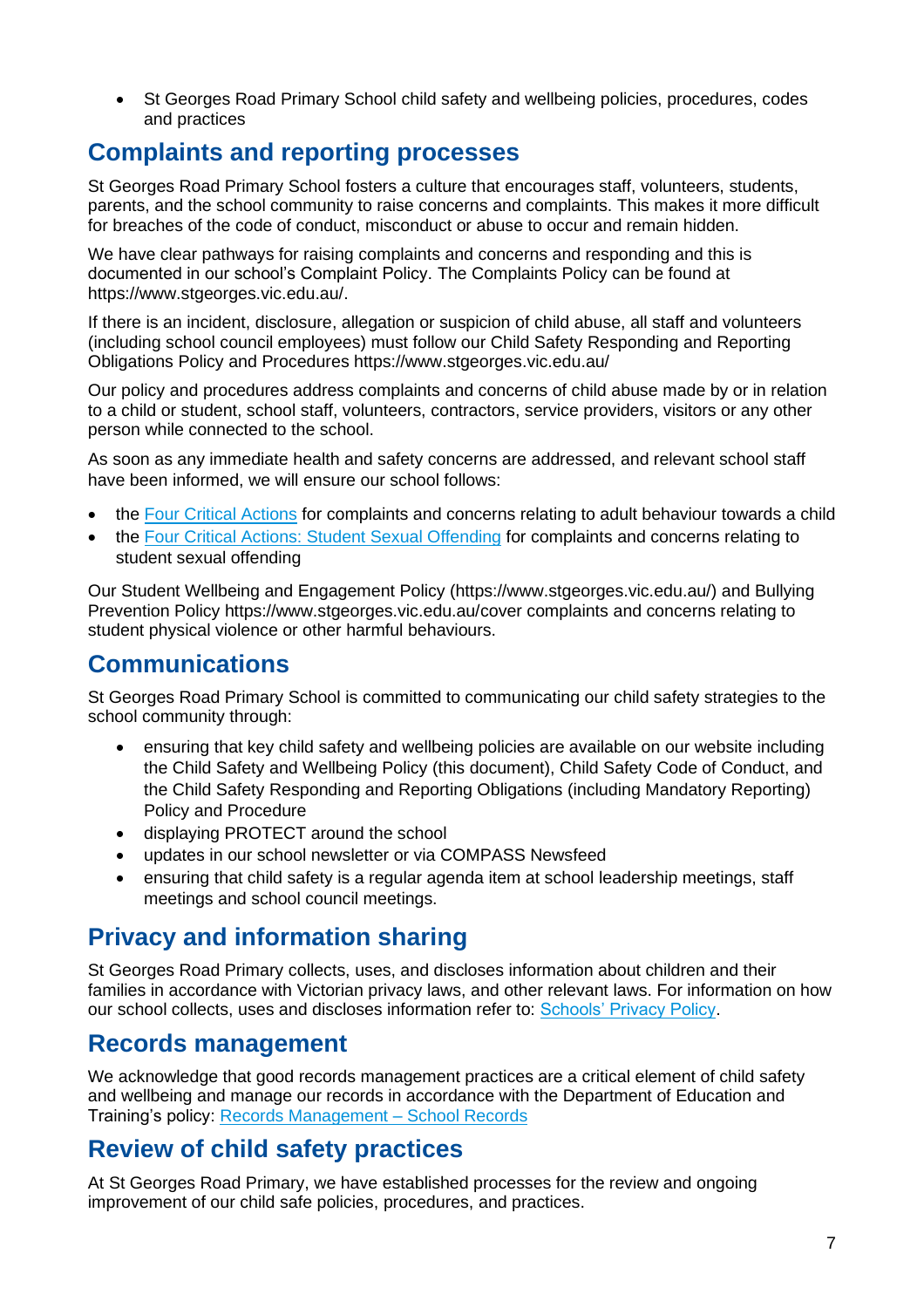We will:

- review and improve our policy every 2 years or after any significant child safety incident
- analyse any complaints, concerns, and safety incidents to improve policy and practice
- act with transparency and share pertinent learnings and review outcomes with school staff and our school community.

# **Related policies and procedures**

This Child Safety and Wellbeing Policy is to be read in conjunction with other related school policies, procedures, and codes. These include our:

- Bullying Prevention Policy
- Child Safety Responding and Reporting Obligations Policy and Procedures
- Child Safety Code of Conduct
- Complaints Policy
- Digital Learning Policy
- Inclusion and Diversity Policy
- Student Wellbeing and Engagement Policy
- Visitors Policy
- Volunteers Policy

### **Related Department of Education and Training policies**

- [Bullying Prevention and Response Policy](https://www2.education.vic.gov.au/pal/bullying-prevention-response/policy)
- [Child and Family Violence Information Sharing Schemes](https://www2.education.vic.gov.au/pal/information-sharing-schemes/policy)
- [Complaints Policy](https://www2.education.vic.gov.au/pal/complaints/policy)
- [Contractor OHS Management Policy](https://www2.education.vic.gov.au/pal/contractor-ohs-management/policy)
- [Digital Learning in Schools Policy](https://www2.education.vic.gov.au/pal/digital-learning/policy)
- **Family Violence Support**
- [Protecting Children: Reporting Obligations Policy](https://www2.education.vic.gov.au/pal/protecting-children/policy)
- [Policy and Guidelines for Recruitment in Schools](https://www2.education.vic.gov.au/pal/recruitment-schools/policy-and-guidelines)
- [Reportable Conduct Policy](https://www2.education.vic.gov.au/pal/reportable-conduct-scheme/policy)
- Student [Wellbeing and Engagement Policy](https://www2.education.vic.gov.au/pal/student-engagement/policy)
- [Supervision of Students Policy](https://www2.education.vic.gov.au/pal/supervision-students/policy)
- [Visitors in Schools Policy](https://www2.education.vic.gov.au/pal/visitors/policy)
- [Volunteers in Schools Policy](https://www2.education.vic.gov.au/pal/volunteers/policy)
- [Working with Children and other Suitability Checks for School Volunteers and Visitors](https://www2.education.vic.gov.au/pal/suitability-checks/policy)

#### **Other related documents**

- [Identifying and Responding to All Forms of Abuse in Victorian Schools](https://www.education.vic.gov.au/Documents/about/programs/health/protect/ChildSafeStandard5_SchoolsGuide.pdf)
- [Four Critical Actions for Schools](https://www.education.vic.gov.au/Documents/about/programs/health/protect/FourCriticalActions_ChildAbuse.pdf)
- [Identifying and Responding to Student Sexual Offending](https://www.education.vic.gov.au/Documents/about/programs/health/protect/SSO_Policy.pdf)
- [Four Critical Actions for Schools: Responding to Student Sexual Offending](https://www.education.vic.gov.au/Documents/about/programs/health/protect/FourCriticalActions_SSO.pdf)
- [Recording your actions: Responding to suspected child abuse –](https://www.education.vic.gov.au/Documents/about/programs/health/protect/PROTECT_Schoolstemplate.pdf) A template for Victorian [schools](https://www.education.vic.gov.au/Documents/about/programs/health/protect/PROTECT_Schoolstemplate.pdf)

### **Policy status and review**

The Assistant Principal for EWB is responsible for reviewing and updating the Child Safety and Wellbeing Policy at least every two years. The review will include input from students, parents/carers and the school community.

### **Approval**

| <b>Created date</b> | 13.05.22 |  |
|---------------------|----------|--|
|---------------------|----------|--|